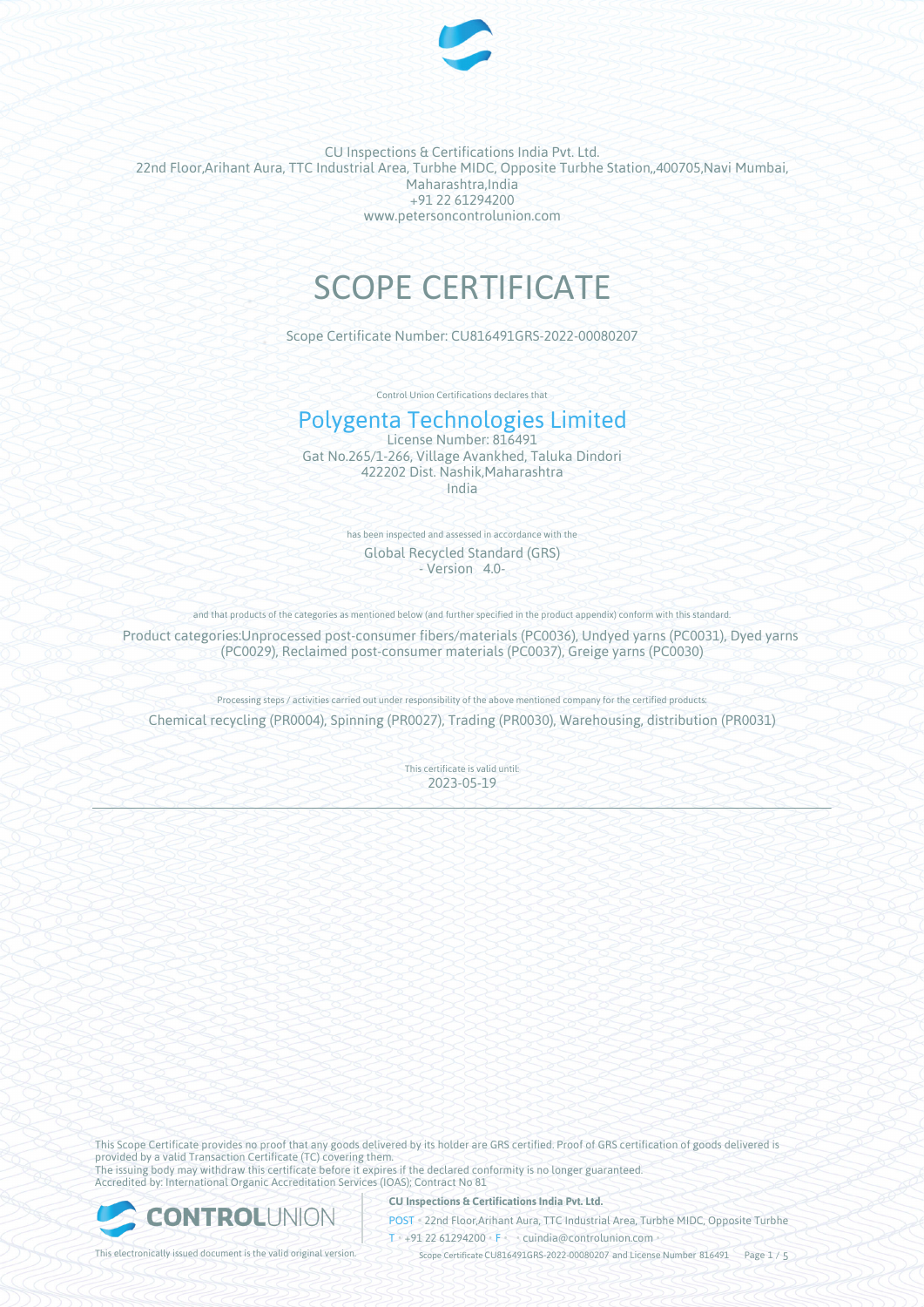

Place and date of issue:



2022-06-07,Navi Mumbai

Name of authorised person:

On behalf of the Managing Director Yash Bari|Certifier

Stamp of the issuing body



Logo of the accreditation body



Standard's Logo



This Scope Certificate provides no proof that any goods delivered by its holder are GRS certified. Proof of GRS certification of goods delivered is provided by a valid Transaction Certificate (TC) covering them. The issuing body may withdraw this certificate before it expires if the declared conformity is no longer guaranteed. Accredited by: International Organic Accreditation Services (IOAS); Contract No 81



**CU Inspections & Certifications India Pvt. Ltd.**

POST • 22nd Floor,Arihant Aura, TTC Industrial Area, Turbhe MIDC, Opposite Turbhe  $T \rightarrow 91 22 61294200$  **F** cuindia@controlunion.com •

This electronically issued document is the valid original version.  $\gtrsim$  Scope Certificate CU816491GRS-2022-00080207 and License Number 816491 Page 2 / 5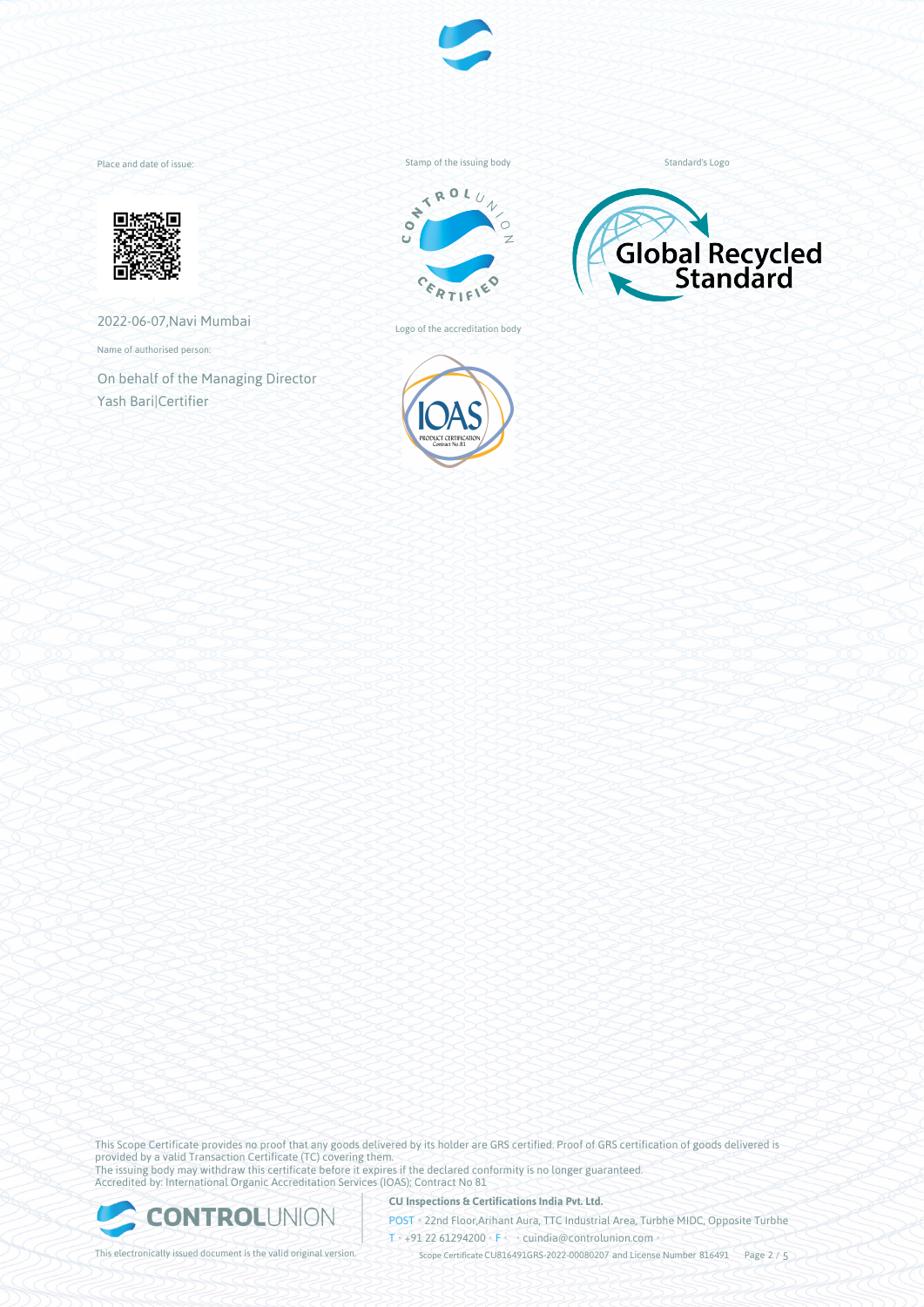

#### CU Inspections & Certifications India Pvt. Ltd. 22nd Floor,Arihant Aura, TTC Industrial Area, Turbhe MIDC, Opposite Turbhe Station,,400705,Navi Mumbai, Maharashtra,India +91 22 61294200 www.petersoncontrolunion.com

#### **Polygenta Technologies Limited Global Recycled Standard (GRS)**

### **Products Appendix to Certificate no.CU816491GRS-2022-00080207**

In specific the certificate covers the following products:

| <b>Product category</b>                           | <b>Product details</b> | <b>Material composition</b>                                                        | Label grade   |  |
|---------------------------------------------------|------------------------|------------------------------------------------------------------------------------|---------------|--|
| Dyed yarns (PC0029)                               | Filament (PD0069)      | 100.0%Recycled post-consumer Polyester (RM0313)                                    | Post-Consumer |  |
| Dyed yarns (PC0029)                               | Filament (PD0069)      | 100.0%Recycled post-consumer Polyester (RM0313)                                    | Post-Consumer |  |
| Dyed yarns (PC0029)                               | Filament (PD0069)      | 6.0%Elastane (Spandex) (RM0160)<br>94.0%Recycled post-consumer Polyester (RM0313)  | Post-Consumer |  |
| Greige yarns (PC0030)                             | Filament (PD0069)      | 100.0%Recycled post-consumer Polyester (RM0313)                                    | Post-Consumer |  |
| Reclaimed post-<br>consumer materials<br>(PC0037) | Flakes (PD0086)        | 100.0%Recycled post-consumer Polyester (RM0313)                                    | Post-Consumer |  |
| Undyed yarns (PC0031)                             | Filament (PD0069)      | 100.0%Recycled post-consumer Polyester (RM0313)                                    | Post-Consumer |  |
| Undyed yarns (PC0031)                             | Filament (PD0069)      | 89.0%Recycled post-consumer Polyester (RM0313)<br>11.0%Elastane (Spandex) (RM0160) | Post-Consumer |  |
| Undyed yarns (PC0031)                             | Filament (PD0069)      | 88.0%Recycled post-consumer Polyester (RM0313)<br>12.0%Elastane (Spandex) (RM0160) | Post-Consumer |  |
| Undyed yarns (PC0031)                             | Filament (PD0069)      | 16.0%Elastane (Spandex) (RM0160)<br>84.0%Recycled post-consumer Polyester (RM0313) | Post-Consumer |  |
| Undyed yarns (PC0031)                             | Filament (PD0069)      | 82.0%Recycled post-consumer Polyester (RM0313)<br>18.0%Elastane (Spandex) (RM0160) | Post-Consumer |  |
| Undyed yarns (PC0031)                             | Filament (PD0069)      | 96.0%Recycled post-consumer Polyester (RM0313)<br>4.0%Elastane (Spandex) (RM0160)  | Post-Consumer |  |
| Undyed yarns (PC0031)                             | Filament (PD0069)      | 5.0%Elastane (Spandex) (RM0160)<br>95.0%Recycled post-consumer Polyester (RM0313)  | Post-Consumer |  |
| Undyed yarns (PC0031)                             | Filament (PD0069)      | 93.0%Recycled post-consumer Polyester (RM0313)<br>7.0%Elastane (Spandex) (RM0160)  | Post-Consumer |  |
| Undyed yarns (PC0031)                             | Filament (PD0069)      | 79.0%Recycled post-consumer Polyester (RM0313)<br>21.0%Elastane (Spandex) (RM0160) | Post-Consumer |  |
| Undyed yarns (PC0031)                             | Filament (PD0069)      | 19.0%Elastane (Spandex) (RM0160)<br>81.0%Recycled post-consumer Polyester (RM0313) | Post-Consumer |  |
| Undyed yarns (PC0031)                             | Filament (PD0069)      | 17.0%Elastane (Spandex) (RM0160)<br>83.0%Recycled post-consumer Polyester (RM0313) | Post-Consumer |  |
| Undyed yarns (PC0031)                             | Filament (PD0069)      | 85.0%Recycled post-consumer Polyester (RM0313)<br>15.0%Elastane (Spandex) (RM0160) | Post-Consumer |  |
| Undyed yarns (PC0031)                             | Filament (PD0069)      | 14.0%Elastane (Spandex) (RM0160)<br>86.0%Recycled post-consumer Polyester (RM0313) | Post-Consumer |  |
| Undyed yarns (PC0031)                             | Filament (PD0069)      | 87.0%Recycled post-consumer Polyester (RM0313)<br>13.0%Elastane (Spandex) (RM0160) | Post-Consumer |  |
| Undyed yarns (PC0031)                             | Filament (PD0069)      | 91.0%Recycled post-consumer Polyester (RM0313)<br>9.0%Elastane (Spandex) (RM0160)  | Post-Consumer |  |
| Undyed yarns (PC0031)                             | Filament (PD0069)      | 92.0%Recycled post-consumer Polyester (RM0313)<br>8.0%Elastane (Spandex) (RM0160)  | Post-Consumer |  |
| Undyed yarns (PC0031)                             | Filament (PD0069)      | 6.0%Elastane (Spandex) (RM0160)<br>94.0%Recycled post-consumer Polyester (RM0313)  | Post-Consumer |  |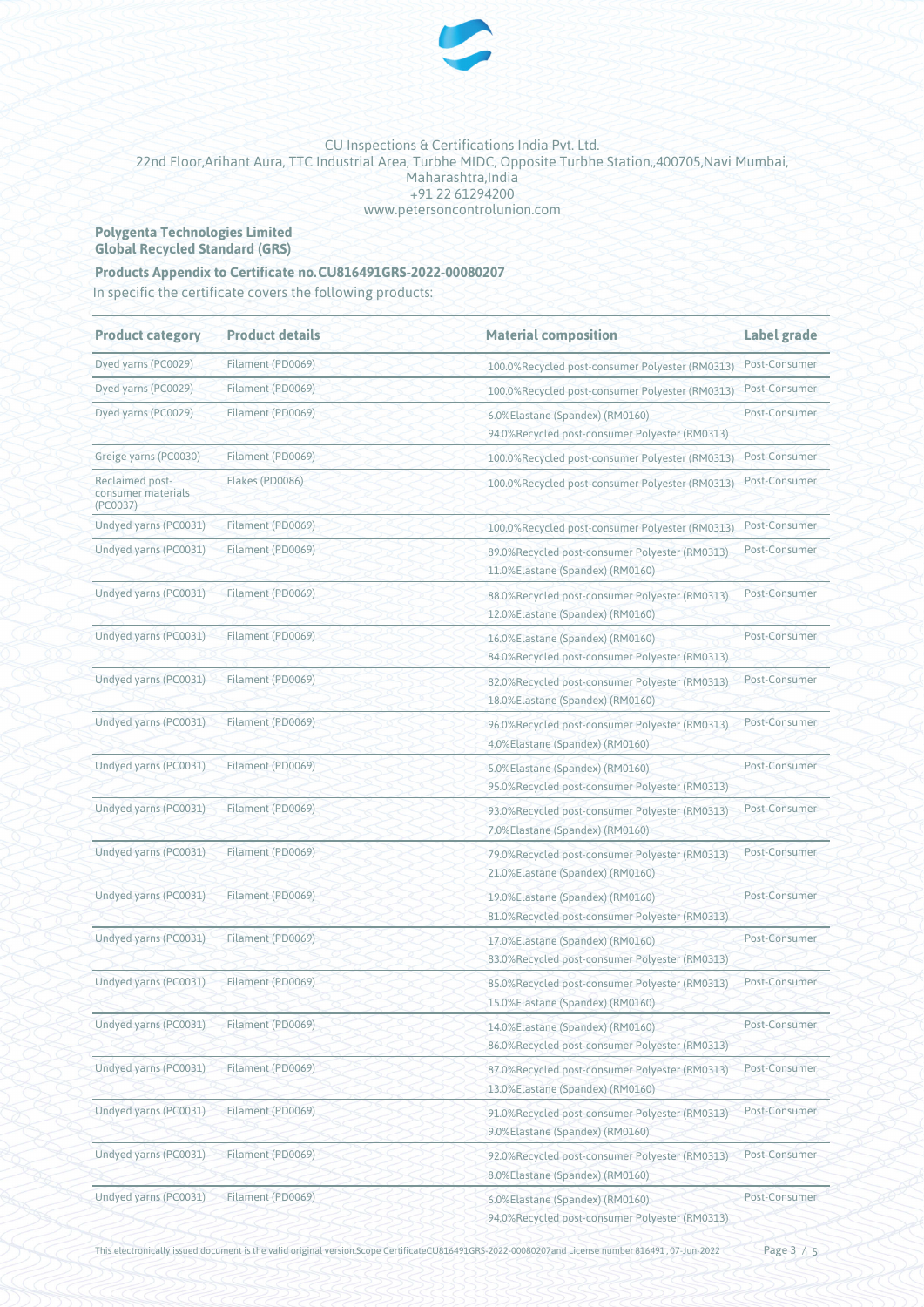

#### CU Inspections & Certifications India Pvt. Ltd. 22nd Floor,Arihant Aura, TTC Industrial Area, Turbhe MIDC, Opposite Turbhe Station,,400705,Navi Mumbai, Maharashtra, India +91 22 61294200 www.petersoncontrolunion.com

#### **Polygenta Technologies Limited Global Recycled Standard (GRS)**

| <b>Product category</b>                                     | <b>Product details</b>   | <b>Material composition</b>                                                       | Label grade   |  |
|-------------------------------------------------------------|--------------------------|-----------------------------------------------------------------------------------|---------------|--|
| Undyed yarns (PC0031)                                       | Filament (PD0069)        | 3.0%Elastane (Spandex) (RM0160)<br>97.0%Recycled post-consumer Polyester (RM0313) | Post-Consumer |  |
| Unprocessed post-<br>consumer fibers/<br>materials (PC0036) | Chips (pellets) (PD0085) | 100.0%Recycled post-consumer Polyester (RM0313)                                   | Post-Consumer |  |

Products made with Organic fibers are also certified to the Organic Content Standard or Global Organic Textile Standard.

Place and date of issue:



2022-06-07,Navi Mumbai

Name of authorised person:

On behalf of the Managing Director Yash Bari|Certifier





Standard's logo

Global Recycled